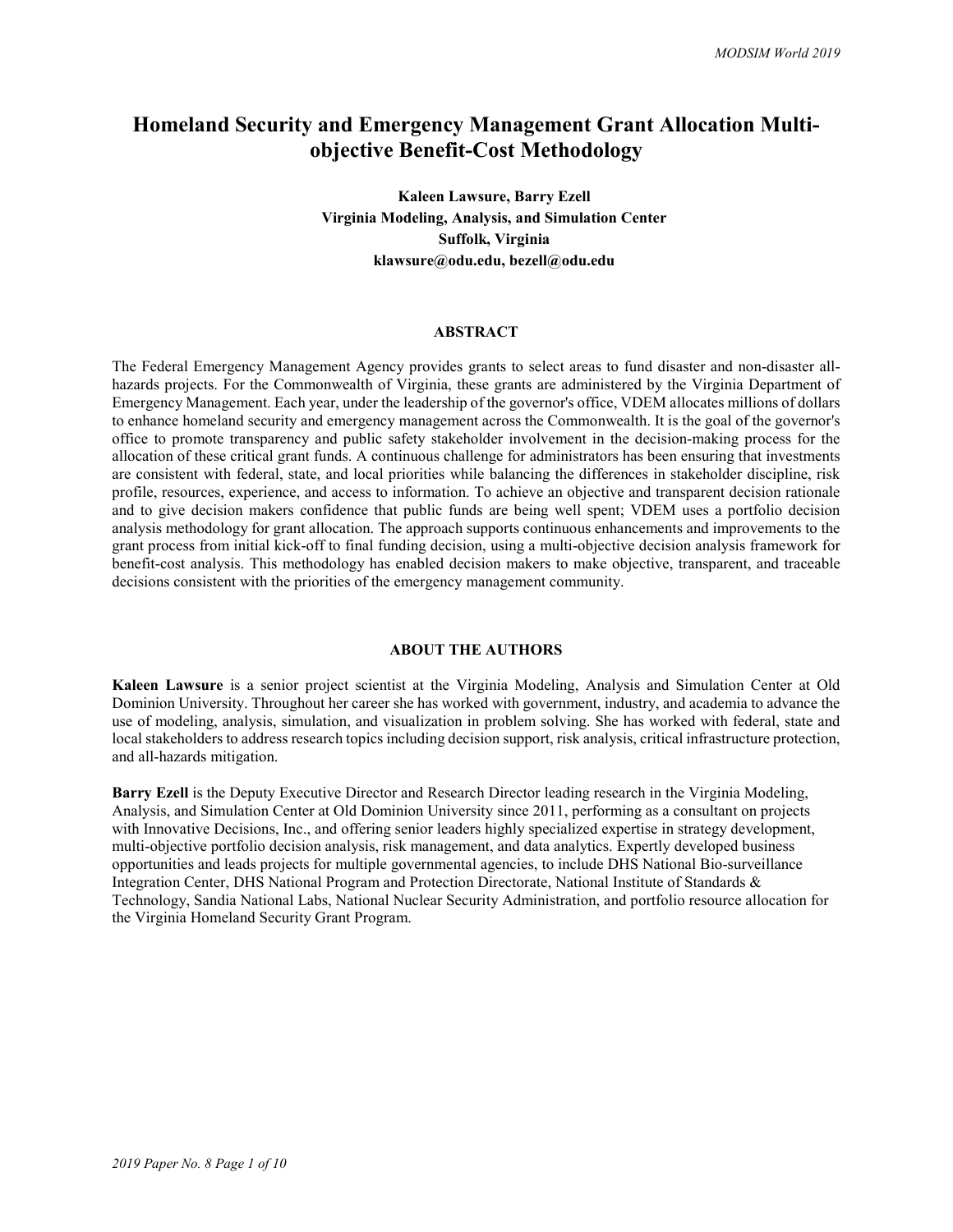# **Homeland Security and Emergency Management Grant Allocation Multiobjective Benefit-Cost Methodology**

## **Kaleen Lawsure, Barry Ezell Virginia Modeling, Analysis, and Simulation Center Suffolk, Virginia klawsure@odu.edu, bezell@odu.edu**

#### **INTRODUCTION**

The Department of Homeland Security (DHS) through the Federal Emergency Management Agency (FEMA) provides grant allocations to states, federally recognized tribes, local communities, and certain private non-profits to fund emergency management initiatives. The Virginia Department of Emergency Management (VDEM) is the State Administrative Agency (SAA) for these grant programs. As such, VDEM is tasked with ensuring that all projects submitted to FEMA stand the best chance of winning approval by aligning with federal, state, and local priorities and guidance. Projects submitted to FEMA must also be justifiable by way of risk assessments, benefit-cost analysis, and mitigation plans.

Since 2009, there has been a consistent effort to establish and refine a transparent and stakeholder driven process for limited but critical funds. This effort began with the Hampton Roads Urban Area Security Initiative (UASI) program in which a multi-objective decision analysis (MODA) methodology was later adapted for the State Homeland Security Program (SHSP) in 2012, and the Hazard Mitigation Assistance (HMA) program in 2017. The focus of this paper is on the SHSP and HMA grant programs, and the process undertaken to support the grant cycle from initial kick-off to final selection of projects submitted to FEMA.

Grant allocation is a challenging process as goals, objectives and priorities shift from one grant program or grant cycle to another, and values and preferences vary amongst stakeholders. The grant allocation process is made further challenging due to the inherent subjectivity of the proposal submission and selection process. Decision makers, emergency managers, planners, first responders, volunteer organizations, community organizations, citizens, and numerous others have their own perspectives which can vary widely based on geography, demographics, discipline, expertise, risk & vulnerability, capabilities and resources, history of hazards, and their mission areas of concern. Additionally, a proposal is only as effective as the proposal writer's ability to communicate the necessity and value of the project, which may or may not be consistent with a decision maker's perception of necessity or value. Knowledge, perspectives, context, and access to information make grant allocation a complex sociotechnical challenge.

While subjectivity can never be totally eliminated from this process, it can be mitigated by establishing a project scoring system that can be used to rank proposals within a portfolio relative to others based on stakeholder priorities. Therefore, a more systematic and objective methodology by which to justify grant allocation decisions has been implemented. This methodology uses multidisciplinary stakeholder engagement as critical inputs informing model parameters and ensuring that parameters are set based on group values and preferences. Additionally, the overall methodology allows for enough flexibility that modifications can be easily made as the decision making environment changes.

## **State Homeland Security Program**

The State Homeland Security Program (SHSP) is funded under the Homeland Security Grant Program (HSGP) (DHS 2018b). The purpose of the program is to provide funding to support the building, sustainment, and delivery of core capabilities essential to achieving the National Preparedness Goal of "A secure and resilient Nation with the capabilities required across the whole community to prevent, protect against, mitigate, respond to, and recover from the threats and hazards that pose the greatest risk" (DHS 2015). Funding for SHSP contributes to planning, equipment purchase, training, exercise, and management and administration related to preparedness activities, especially as they relate to terrorism.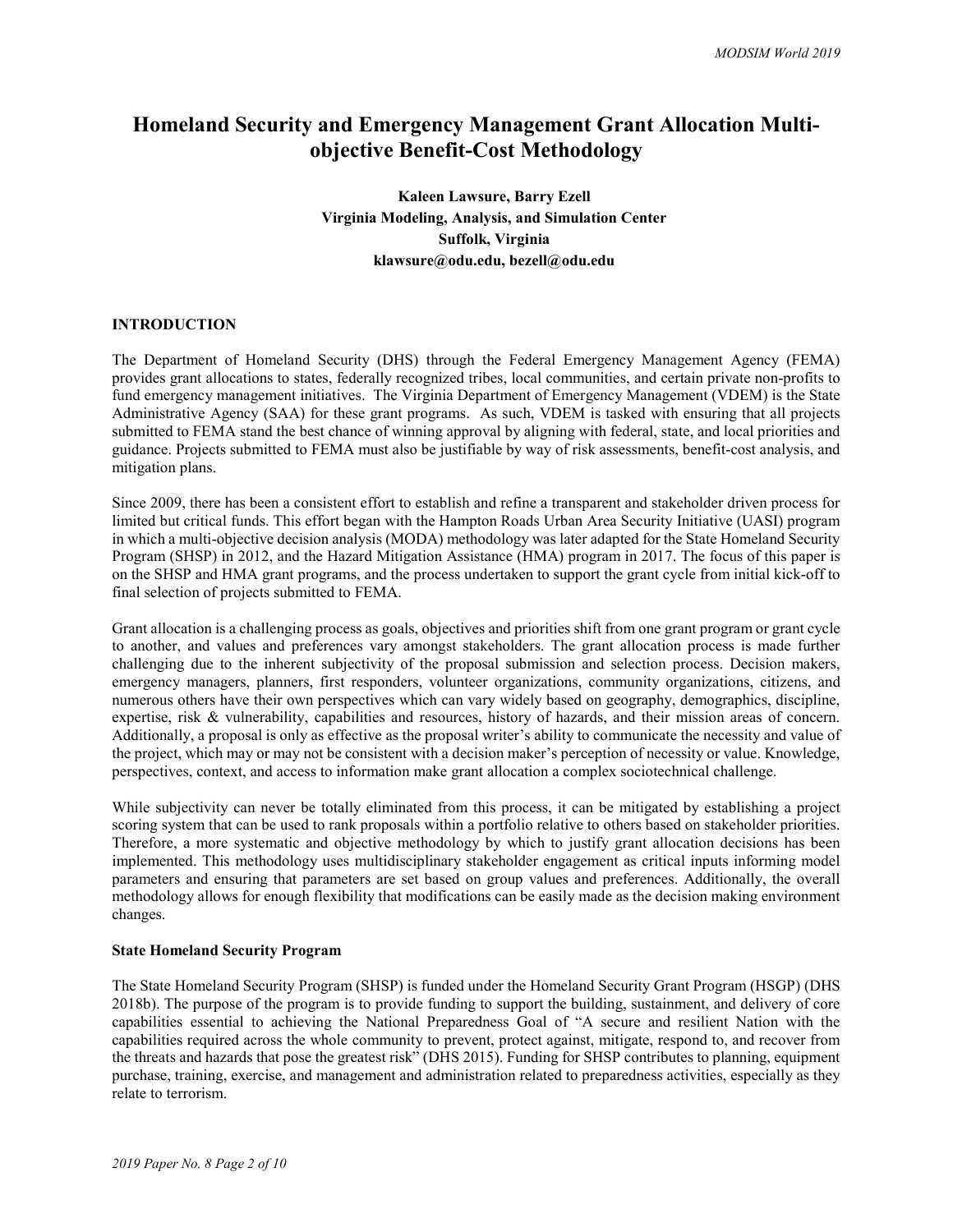#### **Hazard Mitigation Assistance**

The Hazard Mitigation Assistance Program (HMA) provides funding for two different types of disaster mitigation grants (FEMA 2015). The first are annual grants that are made available to take actions before a disaster in order to reduce risk to individuals, property and infrastructure, and reduce reliance on Federal funding from future disasters. Annual grants include the Pre-Disaster Mitigation (PDM) (DHS 2018c) and the Flood Mitigation Assistance (FMA) (DHS 2018a) grant programs. The second grant type is a post-disaster Hazard Mitigation Grant Program (HMGP) (FEMA 2015). The purpose of the HMGP is to help communities implement hazard mitigation measures following a Presidential Disaster Declaration.

## **GRANT ALLOCATION PROCESS**

The State Homeland Security Program (SHSP) grant allocation process has been continuously evolving since its inception in 1999, especially so since 2012 when a formal decision support process was put into action enabling senior leadership to better track and quantify funding decisions. Prior to 2012, funding decisions were made by executive senior leadership, at the state level, based on group expertise and informal evaluation of project value. In 2012, a formal scoring process for project evaluation was implemented. The formal process used a multi-objective decision model to score projects by weighted criteria, selected by senior leadership, that were judged to be consistent with federal, state, and local priorities. In 2014 the project scoring process was shifted from the purview of senior leadership, to peer review by multidisciplinary public safety stakeholders across the Commonwealth. This change was designed to promote transparency and improve stakeholder awareness. In 2015, another major change was made to have stakeholders, rather than senior leadership, identify, define, and weight the criteria used to score projects. In addition, stakeholders provided valuable input on various grant topics including grant ground rules. In 2017, the overall process was adopted by the Hazard Mitigation Assistance (HMA) grant program.

The following sub-sections describe the grant process as applied to SHSP and HMA grants. The grant allocation process is a multistep process consisting of eight steps including 1) stakeholder workshop, 2) application submission 3) eligibility screening, 4) peer review, 5) model calculations, 6) analysis, 7) funding decision, 8) projects submitted to FEMA.

#### **Stakeholder Workshop**

An annual stakeholder workshop includes multidisciplinary public safety and emergency management stakeholders from the local, regional and state level throughout the Commonwealth. Workshop objectives vary, but typically include program updates, grant guidance [\(Table 1,](#page-2-0) [Table 3\)](#page-4-0), overview of grant methodology, briefing of past results, open discussion of grant topics, and establishment of criteria definitions [\(Table 2,](#page-3-0) [Table 4\)](#page-4-1), values and weights for the upcoming grant cycle.

#### <span id="page-2-0"></span>**SHSP Workshop**

#### **Table 1. 2018 SHSP Guidance**

| <b>2018 SHSP Grant Guidance</b>                     |             |
|-----------------------------------------------------|-------------|
| <b>Total Allocation</b>                             | \$7,120,000 |
| <b>State Portion 20%</b>                            | \$1,424,000 |
| <b>Local Pass Through 80%</b>                       | \$5,696,000 |
| <b>Special Operations Teams &amp; Fusion Center</b> | \$2,500,000 |
| <b>Exercise Programs</b>                            | \$900,000   |
| <b>Local Competitive</b>                            | \$2,296,000 |

SHSP workshop open discussions have resulted in the following grant rules:

- Competitive projects will only be funded at a MINIMUM of \$10,000, and a MAXIMUM of 10% of total grant funds available.
- A 10% cap of total grant funds available will be placed on all Community Emergency Response Team (CERT) project awards.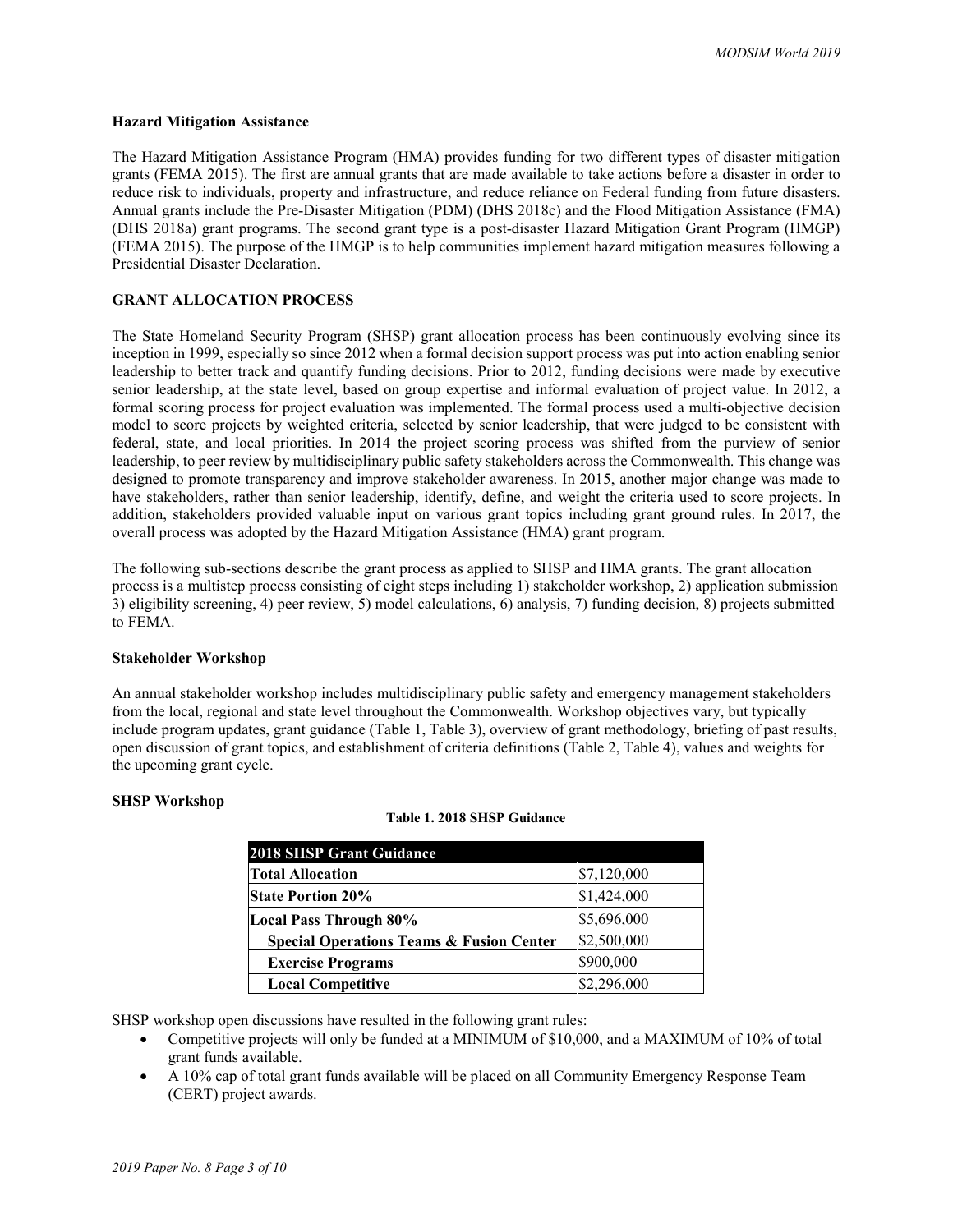- Projects that are divided into multiple proposals are not allowable. Applicants must include all project components in one proposal.
- Projects will be designated as competitive or Special Operations Team (SOT) projects.
- Competitive projects will be peer reviewed. Individual peer reviewers will evaluate projects based on nonregional criteria by reviewers outside of the project region.
- Competitive projects will also be reviewed by subject matter experts from the project region on regional criteria. For interoperability, communications and cyber security, projects will be evaluated by respective subject matter experts. SMEs will not split any jurisdiction's projects if dividing projects into separate groups for review.
- SOT projects are local resources with documented agreements with the state and will therefore be internally reviewed by VDEM. Only one project per region per team may be submitted, and include fusion centers, hazmat, Incident Management Teams (IMT), radio cache, and urban search & rescue/technical rescue.
- State agencies are eligible to partner with local or regional fiduciary agencies on projects, but must not function as the fiduciary agent as this would put them in competition with localities already competing for limited funds.
- The bottom 40% of lowest scoring projects will be eliminated prior to benefit-cost ranking.

## **Table 2. 2018 SHSP Criteria Definitions**

<span id="page-3-0"></span>

|                      | <b>2018 SHSP Scoring Criteria Definitions</b>                                                                                                                                                                                                                                                                                                                                                                                                          |  |  |  |
|----------------------|--------------------------------------------------------------------------------------------------------------------------------------------------------------------------------------------------------------------------------------------------------------------------------------------------------------------------------------------------------------------------------------------------------------------------------------------------------|--|--|--|
|                      | Risk - The project links to known/emerging risk with a nexus to terrorism. The project fits state, region,                                                                                                                                                                                                                                                                                                                                             |  |  |  |
|                      | local, and tribal priorities and/or established documented risk. Documentation is provided as appropriate.                                                                                                                                                                                                                                                                                                                                             |  |  |  |
|                      | (e.g. THIRA, Risk Assessments, Emergency Operations Plan, etc.). The project addresses risk in terms of                                                                                                                                                                                                                                                                                                                                                |  |  |  |
|                      | threat, vulnerability and consequence.                                                                                                                                                                                                                                                                                                                                                                                                                 |  |  |  |
|                      | Benefit - The project benefits the jurisdiction, region and state. The project benefits the community, region,                                                                                                                                                                                                                                                                                                                                         |  |  |  |
|                      | staff and other stakeholders.                                                                                                                                                                                                                                                                                                                                                                                                                          |  |  |  |
|                      | Vetted Regionalism $-1$ ) The proposal identifies a capability gap, 2) the project addresses the gap, and 3)                                                                                                                                                                                                                                                                                                                                           |  |  |  |
|                      | Regional Crieria<br>the project includes letters of concurence from jurisdicatuons identified in scope. Y/N (All three must                                                                                                                                                                                                                                                                                                                            |  |  |  |
|                      | apply)                                                                                                                                                                                                                                                                                                                                                                                                                                                 |  |  |  |
|                      | Resource Sharing - The project has a credible plan to share resources. The plan has documentation (e.g.                                                                                                                                                                                                                                                                                                                                                |  |  |  |
|                      | MOUs, contracts, etc.) that demonstrates collaboration and/or agreement from multiple jurisdictions, and/or                                                                                                                                                                                                                                                                                                                                            |  |  |  |
|                      | multiple regions, and/or multiple disciplines (fire, police, emergency medical services).                                                                                                                                                                                                                                                                                                                                                              |  |  |  |
|                      | Scope - The proposal identifies specific jurisdiction(s), the impact to the jurisdiction(s) & how the                                                                                                                                                                                                                                                                                                                                                  |  |  |  |
|                      | interaction occurs.                                                                                                                                                                                                                                                                                                                                                                                                                                    |  |  |  |
|                      | Capability Linkage - The project links to core capabilities and preparedness goals with a nexus to terrorism.                                                                                                                                                                                                                                                                                                                                          |  |  |  |
|                      | Sustainment - Consider whether this project sustains or enhances a current project or if it is a new project. If<br>the project is new, the proposal describes how any equipment, licenses, training and other features will be<br>maintained and upgraded after the period of performance? If this is sustainment of a current project, the<br>proposal describes the outcomes of the previous period(s) of performance and ongoing sustainment plan. |  |  |  |
|                      | Whole of Community - The project addresses for example – Public-Private Partnerships, State-Local<br>Partnerships, access, and functional needs?                                                                                                                                                                                                                                                                                                       |  |  |  |
| Non-Regional Crieria | Project Management - The proposal explains how the project will be managed; how contracts will be<br>managed; how accountability to timelines and grant rules will be monitored and deficiencies corrected. A<br>timeline is provided from grant award to completion. The proposal indicates if SHSP projects funded in the<br>past three years were completed, and provides an explanation if the project was not completed.                          |  |  |  |
|                      | Performance Measurement Plan - The proposal identifies how the project's results will be evaluated and<br>who will evaluate them? The proposal describes the overall results that the project is expected to<br>accomplish in qualitative and/or quantitative terms. Some descriptions could include performance measures,<br>national standards, and core capabilities.                                                                               |  |  |  |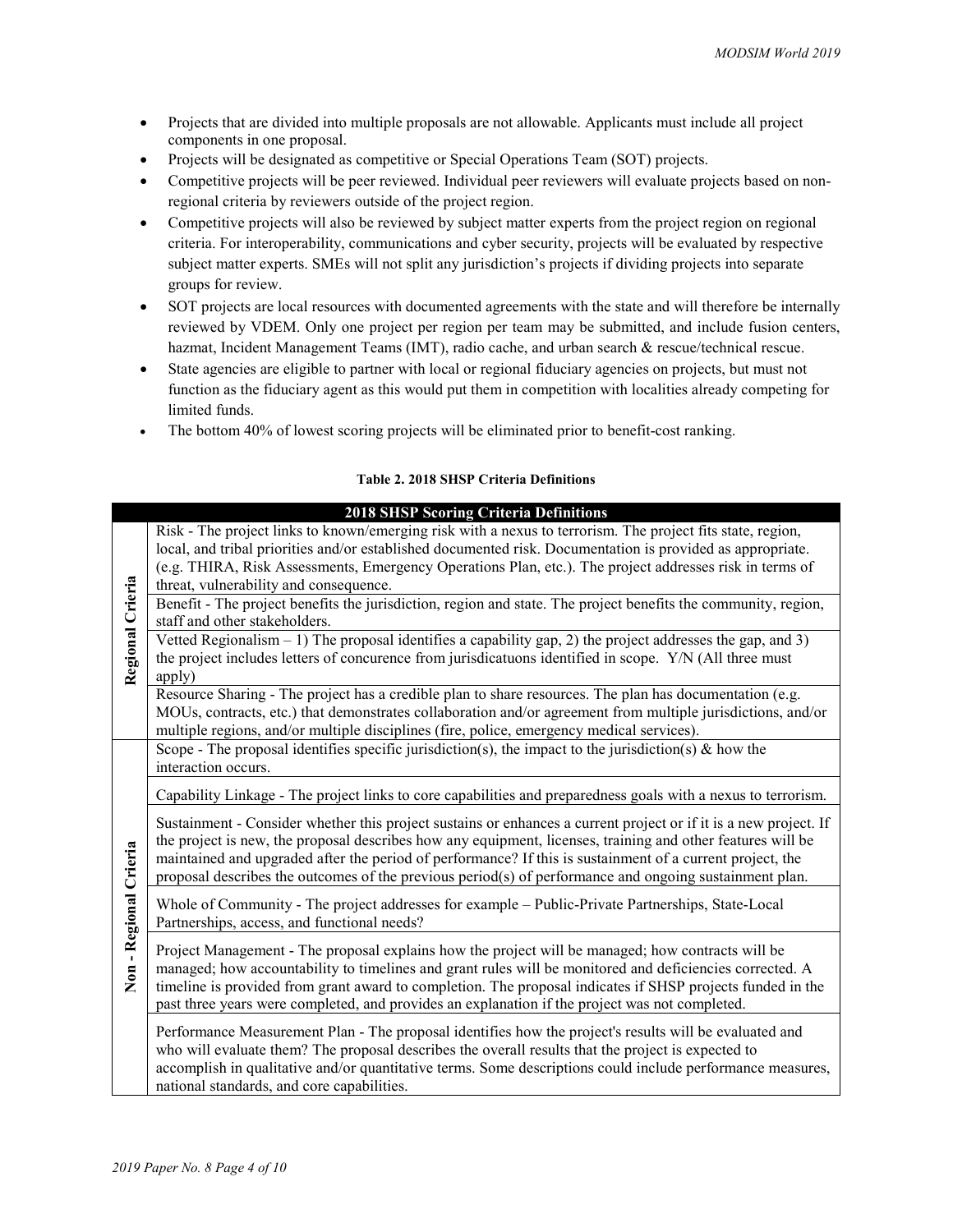## **2018 SHSP Scoring Criteria Definitions**

Project Replication - Can the project be easily replicated beyond the initial scope or area of initial concern (e.g. training, planning or some other document asset that can be implemented elsewhere)?

## <span id="page-4-0"></span>**HMA Workshop**

#### **Table 3. 2018 HMA Grant Guidance**

| <b>2018 HMA Grant Guidance</b>                |                                        |  |
|-----------------------------------------------|----------------------------------------|--|
| <b>Program/FEMA Priority</b>                  | <b>Total Available</b><br>(Nationally) |  |
| <b>FMA</b>                                    | \$160,000,000                          |  |
| Community Flood Mitigation Advance Assistance | \$<br>70,000,000                       |  |
| <b>Community Flood Mitigation Projects</b>    |                                        |  |
| <b>Technical Assistance</b>                   | \$<br>90,000,000                       |  |
| Planning                                      |                                        |  |
| <b>SRL</b> and <b>RL</b> Priorities           |                                        |  |
| PDM (\$575,000 state set aside)               | \$235,200,000                          |  |
| State/Territory Set Aside                     | \$<br>46,600,000                       |  |
| Tribal Set Aside                              |                                        |  |
| Advance Assistance                            | \$188,600,000                          |  |
| <b>Resilient Infrastructure</b>               |                                        |  |
| PDM Competitive Priorities                    |                                        |  |

HMA workshop open discussions have resulted in the decision that peer reviewers will not review projects in their region or any in which they may have a conflict of interest. All other outcomes of open discussion are reflected in the evaluation criteria definition, values, and weights.

## **Table 4. 2018 HMA Criteria Definitions**

<span id="page-4-1"></span>

| <b>Mitigation Criteria</b>                                                                                                                                                                                           | <b>Definition</b>                                                                                                                                                                                               |  |
|----------------------------------------------------------------------------------------------------------------------------------------------------------------------------------------------------------------------|-----------------------------------------------------------------------------------------------------------------------------------------------------------------------------------------------------------------|--|
| Community Impact                                                                                                                                                                                                     | The project reduces impact and benefits the community through protection of<br>critical infrastructure, facilities, and public/private structures within single or<br>multiple jurisdictions.                   |  |
| Risk Reduction of High Risk<br>Hazard(s)                                                                                                                                                                             | The project reduces risk from hazard(s) identified in regional all hazards<br>mitigation plan.                                                                                                                  |  |
| Return on Investment (BCA)                                                                                                                                                                                           | The project meets FEMA eligibility requirement of one or greater benefit<br>cost ratio. Substantially damaged primary or secondary property acquisitions<br>are scored higher than the FEMA BCA default of one. |  |
| Project Useful Life                                                                                                                                                                                                  | FEMA BCA project useful life for structural projects.                                                                                                                                                           |  |
| Scope of Work                                                                                                                                                                                                        | The scope of work clearly illustrates the project timeline, including<br>milestones and deliverables as it relates to the performance period.                                                                   |  |
| Department of Housing and Community Development Fiscal Stress Score.<br>Fiscal Stress Index (2016 Report)<br>http://www.dhcd.virginia.gov/images/GoVA/Fiscal%20Stress%202016.pdf.                                    |                                                                                                                                                                                                                 |  |
| The applicant demonstrates understanding of project objectives by clearly<br>articulating at least two feasible mitigation alternatives, and outlines the<br>Mitigation Alternatives<br>project development process. |                                                                                                                                                                                                                 |  |

## **Proposal Submission**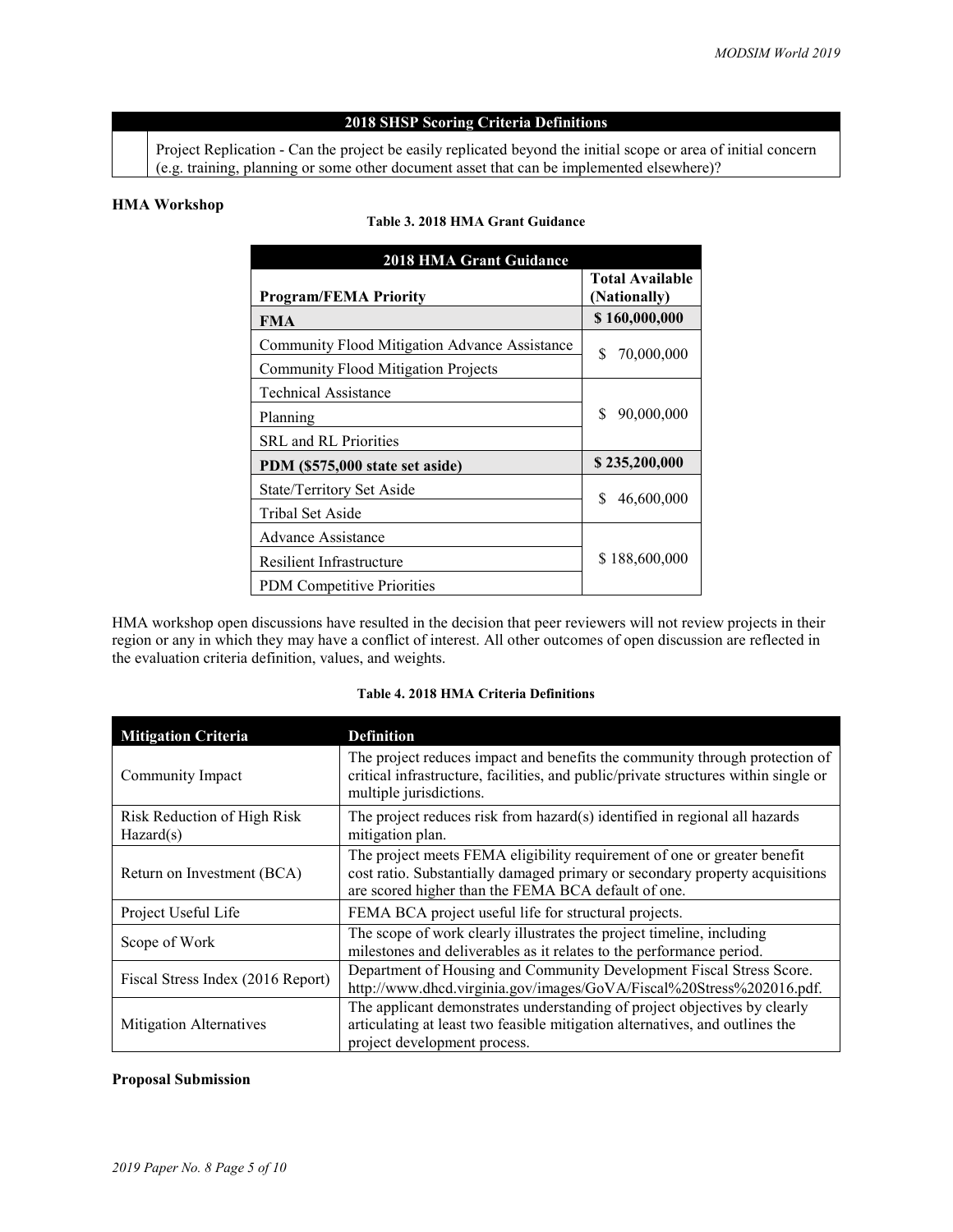The proposal submission process is an administrative/technical task in which different technology is used for SHSP and HMA. Both require managing applications and supporting documentation. SHSP is managed through a combination of proposal submission via Qualtrics©, and support documentation upload via FileMaker®, and is a one-time submission. HMA is managed through a MitigationVA.org website which allows applicants to iterate on their proposals and support documents. For both programs, proposal forms are designed to allow applications to capture necessary information for project evaluation.

#### **Eligibility Screening**

Prior to peer review projects are screened by VDEM grants management personnel to ensure all proposals meet eligibility requirements. This period also allows for any Requests for Information (RFI) to be sent to program managers.

SHSP requirements include, but are not limited to:

- National Incident Management System (NIMS) implementation
- Emergency Management Assistance Compact (EMAC) membership
- Alignment with Statewide Communication Interoperable Plan (SCIP), and coordination with the Statewide Interoperability Coordinator (SWIC) and/or Statewide Interoperability Governance Body (SIGB) (communications investments)
- 25% allocation to Law Enforcement Terrorism Prevention Activities (LETPA)
- At least one investment in support of a Fusion Center, and one in support of cybersecurity
- All projects must meet eligible activity and equipment purchase requirements

HMA requirements include, but are not limited to:

- HMA Applicants must have a FEMA approved mitigation plan, unless the project proposed is for mitigation plan development or update
- All HMA structural projects must have a FEMA defined Benefit/Cost Ratio of 1.0 or greater
- All projects must meet eligible activity requirements

#### **Peer Review**

Peer review occurs over a two week period for SHSP and HMA. For both programs, scores are entered via Qualtrics©, and scores and comments are kept anonymous. Reviewers for SHSP are drawn from a broad emergency management stakeholder pool across the Commonwealth. In 2012 & 2013 only six senior executives participated in the evaluation process, but starting in 2014 an average of 70 people participated. SME review of projects is coordinated by each region or SME group by the respective regional coordinator or program manager and conducted in a group setting. These groups range on average from 4-12, and have the discretion to decide to score projects as a group or individually. Hazard Mitigation Assistance peer review does not include a separate SME review, and the pool of reviewers is drawn from workshop participants including, from each region, representation from two emergency management, 2 non-emergency management, one planning district commission, and one VDEM planner.

#### **Model Calculations**

The model is based on a multiple-objective decision analysis (MODA) framework, an approach recognized for situations where values, preferences and human judgment are present. MODA is used in decision analysis and risk analysis when problems have multiple objectives, often in conflict, that require quantifying explicit value tradeoffs. MODA integrates objective facts explicitly with value preference judgments. MODA models are well proven to help support policy decisions (Keefer et al., 2007). A MODA model is useful when the decision requires organizing and aggregating many variables in a clear, transparent and accountable way (Ezell, 2007).

In a MODA approach, the objectives are organized into a hierarchy of factors (for this application, project proposal scoring criteria) where the lowest-level objectives are quantified by measurable scoring criteria (Kirkwood, 1997). This model is based on stakeholder inputs and the model calculation illustrated i[n Equation 1.](#page-6-0) To assess the value of a proposal, the following additive value model is used to combine all the criteria where the attribute measure, x*<sup>m</sup>* is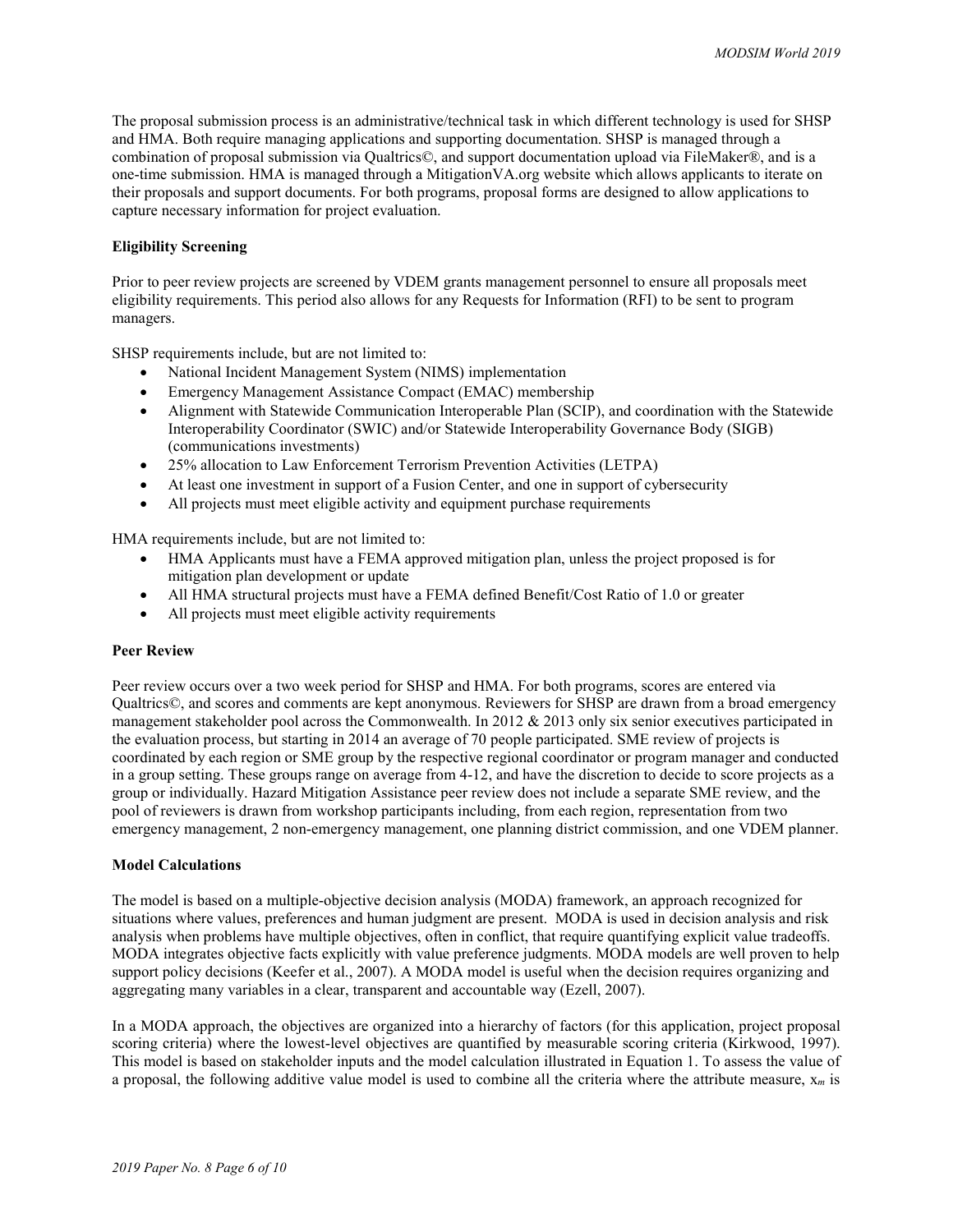<span id="page-6-0"></span>the level of the  $m_{th}$  attribute measure,  $v_m(x_m)$  is the value of the attribute value function [\(Figure 1\)](#page-6-1) at level  $x_m$ , and  $w_m$ is the weight [\(Figure 2,](#page-6-2) [Figure 3\)](#page-7-0) associated with that attribute measure.

 $\frac{n}{2}$ 



<span id="page-6-1"></span>**Figure 1. Criteria Value Functions Example**



<span id="page-6-2"></span>**Figure 2. SHSP Criteria Weights**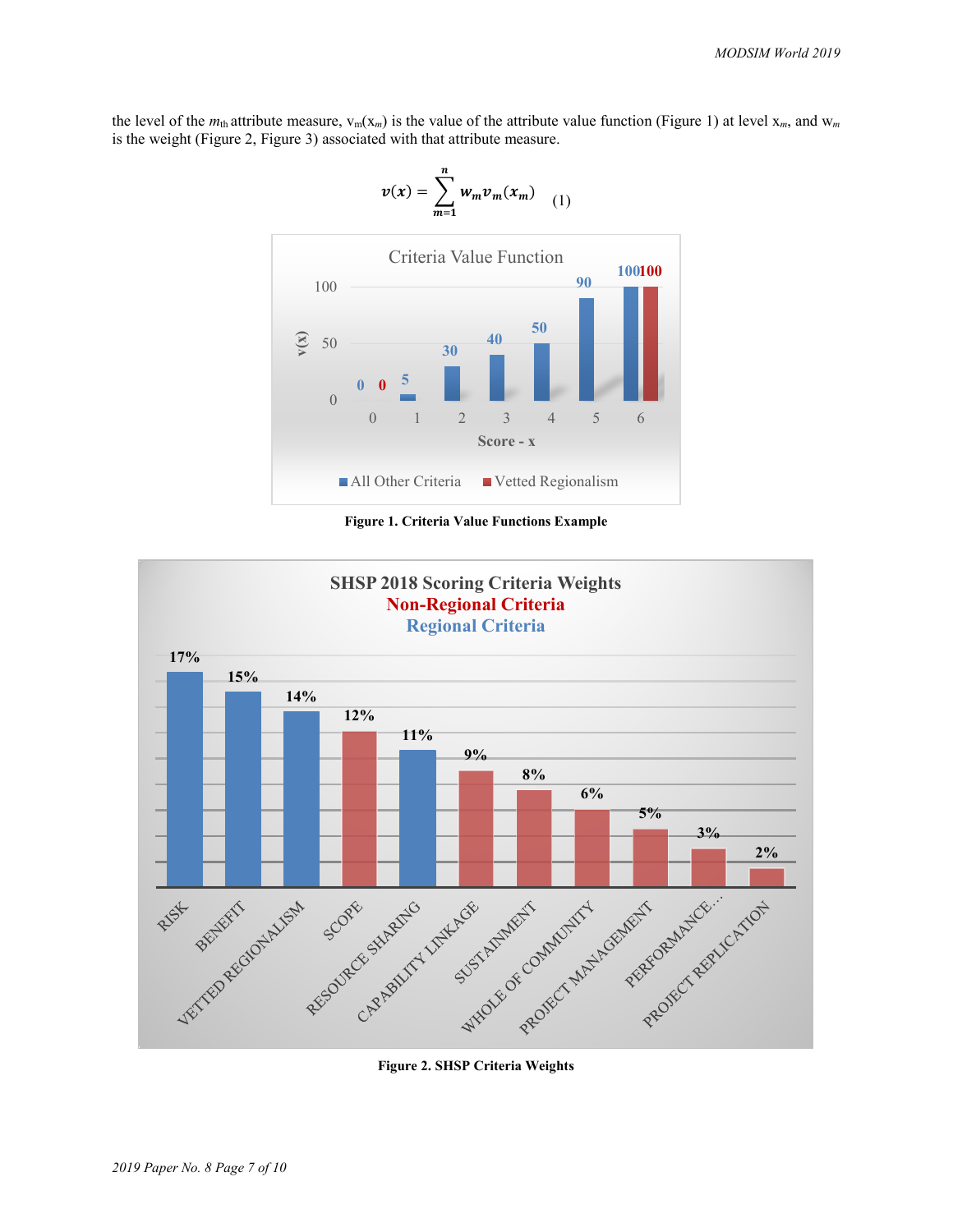

**Figure 3. HMA Criteria Weights**

#### <span id="page-7-0"></span>**Analysis**

Peer reviewer scores and comments are imported into FileMaker®, a web enabled database system, to allow for organization of projects based on attributes of interest: total score, benefit-cost ratio, priority, region, investment area, mission area, and core capability. Additionally a total score is calculated based on the model. The total score is divided by the project cost for a benefit-cost ratio.

Each grant has certain parameters that influence decision making beyond the project score and benefit-cost ratio which are analyzed.

For SHSP these are as follows:

- 25% law enforcement requirement
- 10% available funding cap on CERT projects
- Elimination of projects scored in the bottom  $40\%$

For PDM these are as follows:

- \$4 million for mitigation projects
- Up to \$200,000 per Applicant for Advance Assistance
- \$10 million for Resilient Infrastructure projects
- \$400,000 for new mitigation plans consistent with 44 CFR Part 201
- \$300,000 for State/territorial and multi-jurisdictional local or tribal mitigation plan updates consistent with 44 CFR Part 201
- \$150,000 for single jurisdiction local or tribal mitigation plan updates consistent with 44 CFR Part 201;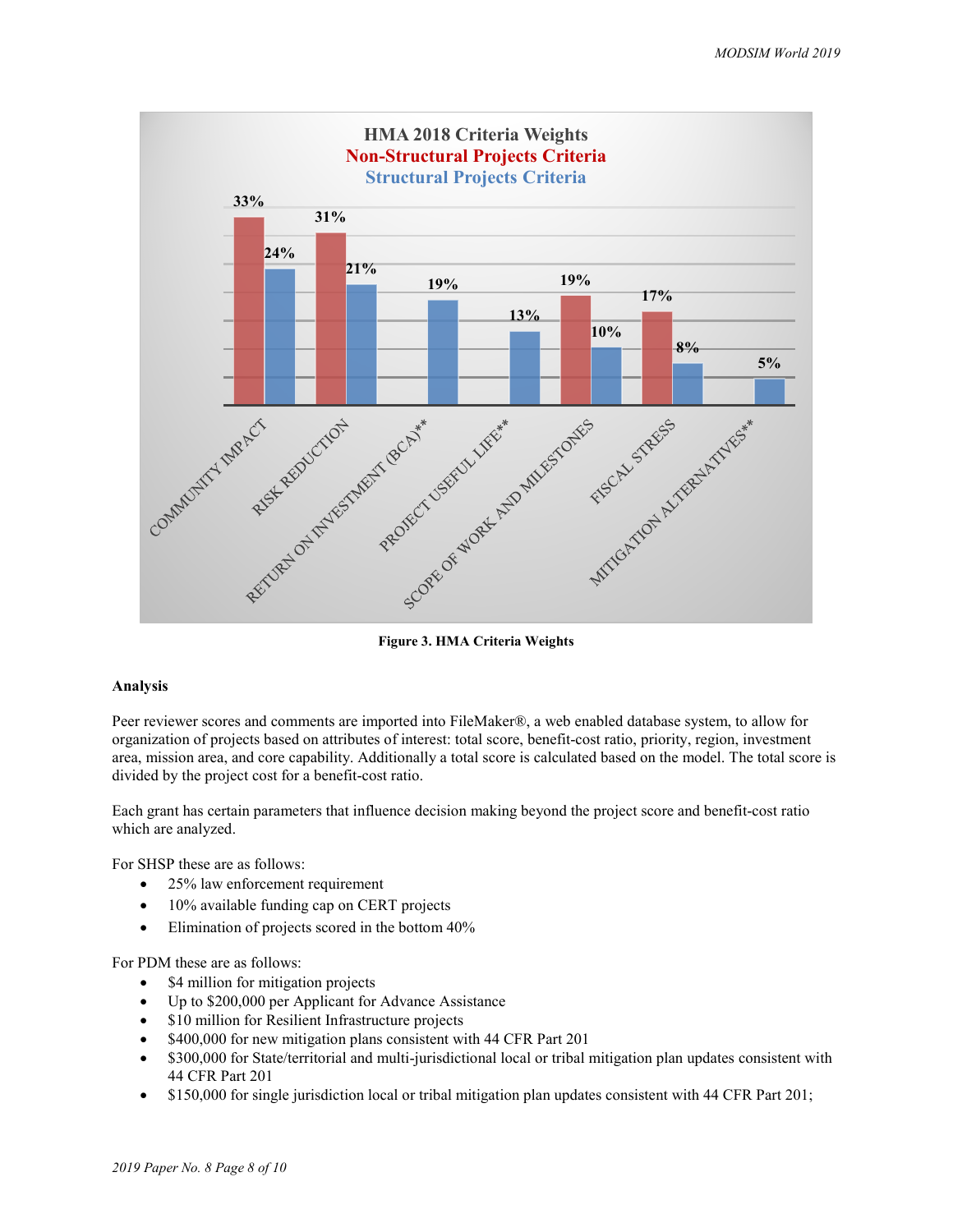For FMA these are as follows:

- Up to \$100,000 per Applicant for community mitigation Advance Assistance applications;
- Up to \$10 million per Applicant for community mitigation project applications;
- \$50,000 for technical assistance for Recipients to which FEMA obligated at least \$1
- million in FMA awards in FY 2017;
- \$100,000 Federal cost share per Applicant with a maximum of \$50,000 Federal cost share for State mitigation plan updates and \$25,000 Federal cost share for local mitigation plans.

#### **Funding Decision**

Model outcomes and analysis based on predefined conditions are presented to decision makers enabling them to visualize how projects rank amongst their peers. The modeled results are not the final decision. This is the starting point for discussion with the senior leadership committee. In some cases, proposals were funded due to factors beyond the consideration of the model. The model itself serves as a tool for informing the process and investment justifications. In some cases, the analysis of the data captured allows VDEM administrators to easily identify projects in which funding decisions may not have been consistent with their objectives, enabling them to reconsider a project proposal and the justification for a decision.

For SHSP the decision has, with few exceptions, been to rank projects by benefit-cost ratio and fund all projects with available funding. CERT projects that exceed the cap may be funded at reduced amounts when appropriate. For HMA, project benefit-cost is calculated and examined but not used for the final decision. For HMA projects FEMA uses the SAA ranking and Federal priorities and guidelines to make funding decisions. Due to the FEMA priority structure projects are ranked by FEMA priority, and then benefit score.

#### **Projects Submitted to FEMA**

Once a final decision has been made, VDEM submits the best performing projects to FEMA. Once submitted an announcement is sent to all applicants with the final decision. This is an administrative task outside the scope of this paper, but is none-the-less a critical part of the process.

#### **CONCLUSIONS**

The model development process enables senior leadership to make decisions consistent with federal requirements, and the needs and values of the state and local emergency management community. A better organized project portfolio, customized data summaries, and project scoring analysis provide the tools necessary for a successful grant administration process. Refining the process with every grant cycle encourages community engagement and highlights areas of improvement that may have otherwise gone overlooked. Engaging the community and improving the efficiency in which critical yet limited resources are utilized improves preparedness across all mission areas and core capabilities, and reduces reliance on Federal funds.

#### **ACKNOWLEDGEMENTS**

The authors wish to thank the Virginia Department of Emergency Management for continued dedication to grant allocation process improvement and stakeholder involvement. Also, a thanks to all of the stakeholders for their contributions of time and invaluable input.

## **REFERENCES**

Department of Homeland Security. (2015). *National Preparedness Goal (Second Edition)*. Retrieved December 3, 2018, from

[https://www.fema.gov/media-library-data/1443799615171-](https://www.fema.gov/media-library-data/1443799615171-2aae90be55041740f97e8532fc680d40/National_Preparedness_Goal_2nd_Edition.pdf)

[2aae90be55041740f97e8532fc680d40/National\\_Preparedness\\_Goal\\_2nd\\_Edition.pdf](https://www.fema.gov/media-library-data/1443799615171-2aae90be55041740f97e8532fc680d40/National_Preparedness_Goal_2nd_Edition.pdf)

Department of Homeland Security. (2018a). *Notice of Funding Opportunity FY 2018 Flood Mitigation Assistance.*  Retrieved from